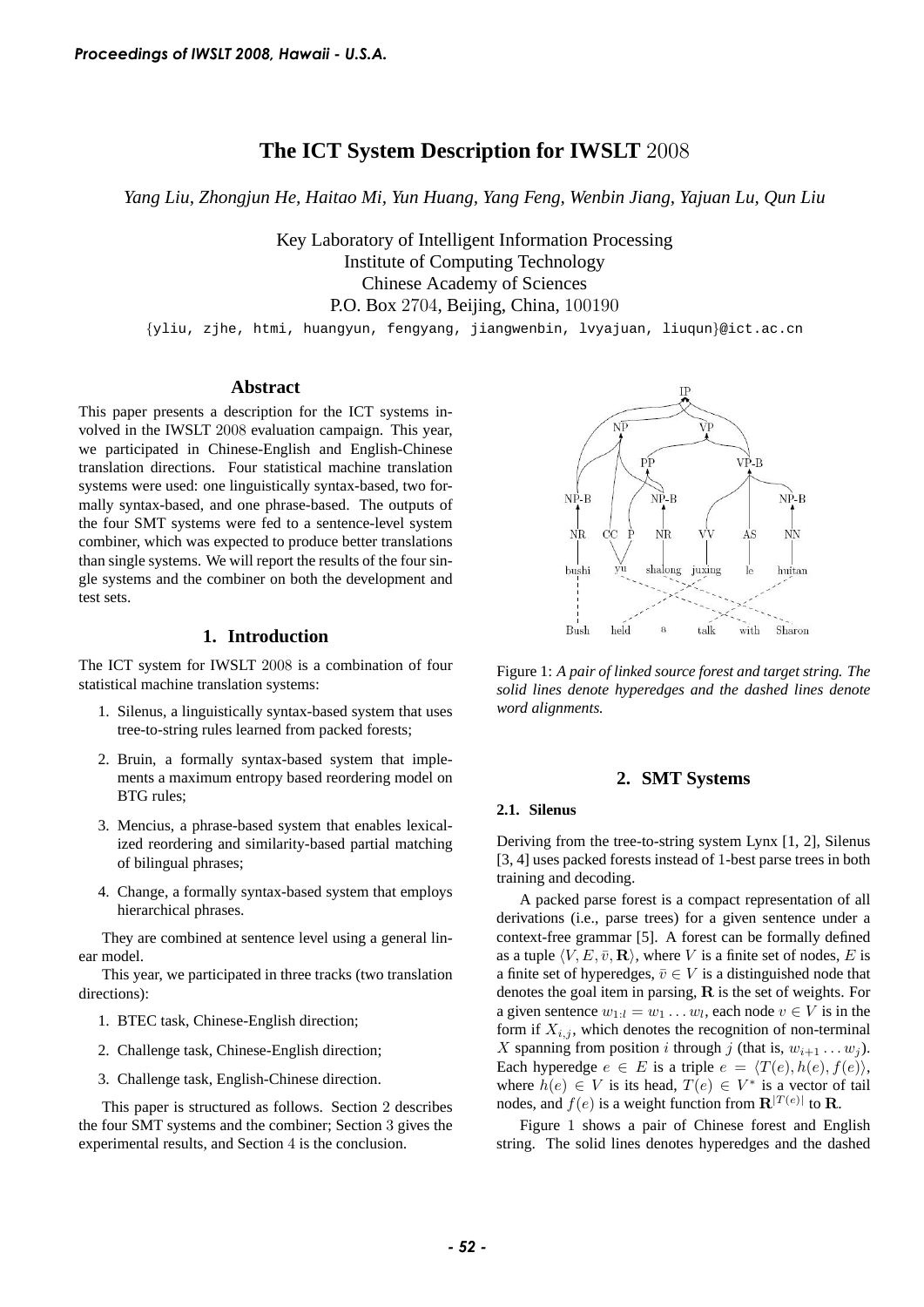Table 1: *A minimal derivation of the example shown in Figure 1.*

| (1)  | $IP(x_1:NP-B,x_2:VP) \rightarrow x_1 x_2$                |
|------|----------------------------------------------------------|
| (2)  | $NP-B(x_1:NR) \rightarrow x_1$                           |
| (3)  | $NR(bushi) \rightarrow Bush$                             |
| (4)  | $VP(x_1:PP,x_2:VP-B) \rightarrow x_1 x_2$                |
| (5)  | $PP(x_1:P, x_2:NP-B) \rightarrow x_1 x_2$                |
| (6)  | $P(yu) \rightarrow$ with                                 |
| (7)  | $NP-B(x_1:NR) \rightarrow x_1$                           |
| (8)  | $NR(shalong) \rightarrow Sharon$                         |
| (9)  | $VP-B(x_1:VV, AS(le), x_2:NP-B) \rightarrow x_1$ a $x_2$ |
| (10) | $VV$ (juxing) $\rightarrow$ held                         |
| (11) | $NN(huitan) \rightarrow$ talk                            |

lines denote word alignments. Each hyperedge is associated with a probability, which we omit in Figure 1 for clarity. In a forest, a node usually has multiple incoming hyperedges. For example, the source node  $IP<sub>0.6</sub>$  has two incoming hyperedges:

$$
e_1 = \langle (NP-B_{0,1}, VP_{1,6}), IP_{0,6}, 0.6 \rangle
$$
  

$$
e_2 = \langle (NP_{0,3}, VP-B_{3,6}), IP_{0,6}, 0.4 \rangle
$$

Silenus searches for the best derivation (a sequence of translation rules)  $\hat{d}$  that converts a source tree T in the packed forest into a target-language string s:

$$
\hat{d} = \underset{d \in D}{\operatorname{argmax}} Pr(d|T) \tag{1}
$$

Table 1 gives a derivation for the example forest-string pair.

To learn tree-to-string rules from annotated training data, we follow GHKM [6] to first identify minimal rules and then obtain composed rules. Like in tree-based extraction, we extract rules from a packed forest  $F$  in two steps: frontier set computation (where to cut) and fragmentation (how to cut). It turns out that the exact formulation developed for frontier set in tree-based case can be applied to a forest without change. The fragmentation step, however, becomes much more complicated since we now face a choice of multiple hyperedges at each node.

We develop a breadth-first search algorithm for extracting tree-to-string rules from packed forests. The basic idea is to visit each frontier node  $v$ , and keep a queue *open* of growing fragments rooted at  $v$ . We keep expanding incomplete fragments from open, and extract a rule if a complete fragment is found. Some minimal rules learned from the example forest-string pair are listed in Table 1.

In tree-based extraction, for each sentence pair, each rules extracted naturally has a count of 1, which will be used in maximum-likelihood estimation of rule probabilities. However, a forest is an implicit collection of trees. Each tree has its own probability (that is, product of hyperedge probabilities). As a result, a rule extracted from non 1-best parse

should be penalized accordingly and should have fractional counts instead of unit count.

We penalize a rule  $r$  by the posterior probability of the corresponding tree fragment  $t = lhs(r)$ , which can be computed as the product of the outside probability of its root, the inside probabilities of its leaf nodes, and the probabilities of hyperedges involved in the fragment:

$$
\alpha \beta(t) = \alpha(root(t)) \times \prod_{e \in t} P(e) \times \prod_{v \in leaves(t)} \beta(v) \qquad (2)
$$

where  $\alpha(\cdot)$  and  $\beta(\cdot)$  are the outside and inside probabilities of nodes,  $root(\cdot)$  returns the root of a tree fragment and  $leaves(\cdot)$  returns the leaf nodes of a tree fragment.

Now, the fractional count of a rule  $r$  is simply

$$
c(r) = \frac{\alpha \beta(lhs(r))}{\alpha \beta(\bar{v})}
$$
 (3)

where  $\bar{v}$  denotes the root of the forest.

We extend the simple model in Eq. 1 to a log-linear model [7]:

$$
\hat{d} = \underset{d \in D}{\operatorname{argmax}} Pr(d|T)^{\lambda_1} \times p_{lm}(s)^{\lambda_2} \times e^{\lambda_3 |d|} \times e^{\lambda_4 |s|} \tag{4}
$$

where  $p_{lm}(s)$  is the language model score, |d| is the number of rules in a derivation, and  $|s|$  is the number of target words produced. The derivation probability  $Pr(d|T)$  is the product of probabilities of translation rules involved in d:

$$
Pr(d|T) = \prod_{r \in d} Pr(r)
$$
 (5)

where each  $Pr(r)$  can be decomposed into the product of six probabilities:

$$
Pr(r) = p(r|lhs(r))^{\lambda_5} \times p(r|rhs(r))^{\lambda_6}
$$
  
\n
$$
\times p(r|root(lhs(r)))^{\lambda_7}
$$
  
\n
$$
\times p_{lex}(lhs(r)|rhs(r))^{\lambda_8}
$$
  
\n
$$
\times p_{lex}(rhs(r)|lhs(r))^{\lambda_9}
$$
  
\n
$$
\times p(T)^{\lambda_{10}}
$$
 (6)

where the first three terms are conditional probabilities based on fractional counts,  $p_{lex}(\cdot)$  denotes lexical weighting, and  $p(T)$  denotes the probability of the matched source tree T.

To search for 1-best derivation, the decoder employs the cube pruning method [8] that approximately intersects the translation forest with language model. Basically, cube pruning works bottom up in a forest, keeping at most  $k + LM$ items at each node, and uses the best-first expansion idea from the Algorithm 2 of Liang Huang [9] to speed up the computation. K-best derivations can also be easily obtained by applying Algorithm 3 of Liang Huang [9]. **Froceedings of IWSLT 2008, Hawaii** - **U.S.A.**<br> **Should be penalized accordingly and should have fractions:**<br> **Should be penalized accordingly and should have fractions:**<br> **Should be penalized and proposition** of the base

### **2.2. Bruin**

Bruin [10] is a formally syntax-based system that implements a maximum entropy based reordering model on BTG [11]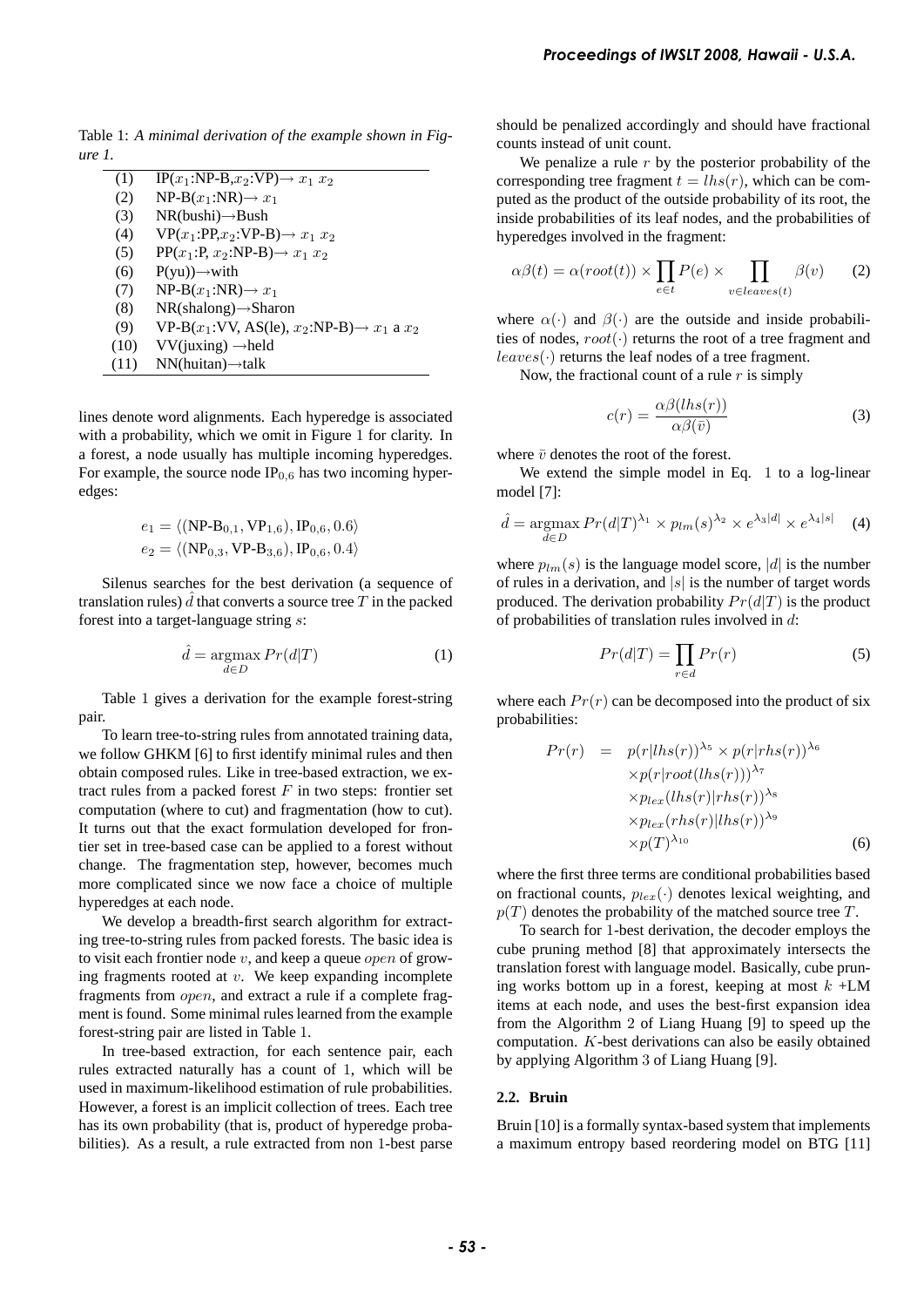rules. Bruin employs the following three BTG rules to direct translation:

$$
A \stackrel{\left[ \cdot \right]}{\rightarrow} (A^1, A^2) \tag{7}
$$

$$
A \stackrel{\langle}{\rightarrow} (A^1, A^2) \tag{8}
$$

$$
A \to (x, y) \tag{9}
$$

The first two rules are used to merge two neighboring blocks into one larger block either in a monotonic or an inverted order. A block is a pair of source and target contiguous sequences of words. The last rule translates a source phrase x into a target phrase y and generate a block  $A$ .

In the following, we will define the model by separating different features (including the language model) from the rule probabilities and organizing them in a log-linear model. This straight way makes it clear how rules are used and what they depend on.

For the two merging rules, applying them on two consecutive blocks  $A^1$  and  $A^2$  is assigned a probability  $Pr^m(A)$ :

$$
Pr^{m}(A) = \Omega^{\lambda_{\Omega}} \cdot \Delta_{p_{LM}}(A^{1}, A^{2})^{\lambda_{LM}} \tag{10}
$$

where  $\Omega$  is the reordering score of blocks  $A^1$  and  $A^2$ ,  $\lambda_{\Omega}$  is its weight, and  $\triangle_{p_{LM}}(A^1, A^2)$  is the increment of the language model score of two blocks according to their final order, and  $\lambda_{LM}$  is its weight.

The application of a lexical rule is assigned a probability  $Pr<sup>l</sup>(A)$ :

$$
Prl(A) = p(x|y)^{\lambda_1} \cdot p(y|x)^{\lambda_2} \cdot p_{lex}(x|y)^{\lambda_3}
$$

$$
\cdot p_{lex}(y|x)^{\lambda_4} \cdot exp(1)^{\lambda_5} \cdot exp(|x|)^{\lambda_6}
$$

$$
\cdot p_{LM}(x)^{\lambda_{LM}} \tag{11}
$$

where  $p(\cdot)$  are the phrase translation probabilities in both directions,  $p_{lex}(\cdot)$  are the lexical translation probabilities in both directions, and  $exp(1)$  and  $exp(|x|)$  are the phrase penalty and word penalty, respectively.

We define the reordering model  $\Omega$  on three factors: an order o, a block  $A^1$ , and a block  $A^2$ . Given two neighboring blocks  $A<sup>1</sup>$  and  $A<sup>2</sup>$ , the central problem is how to predict their order  $o \in \{monotonic, inverted\}$ . This is a typical twoclass classification. To estimate the conditional probability  $p(o|A^1, A^2)$ , a reasonable way is to use features of blocks as reordering evidences under maximum entropy model:  $A \xrightarrow{\Delta} (A', A'')$  (8)<br>
The first two rules are used to merge two neighboring<br>
blocks into one larger block stifter in a monotonic or an in-<br>
verted order. Ablock is a pair of source and three configures of maximum entropy<br> *Froceedings of IWSLT 2008, Hawaii - U.S.A.*<br>
rules. Butin employs the following three BTG rules to direct translation:<br>  $A \xrightarrow{1}(A^1, A^2)$  (7)<br>  $A \xrightarrow{2}(A^1, A^3)$  (8)<br>
The first two rules are used to merge two neighborin

$$
p_{\theta}(o|A^1, A^2) = \frac{exp(\sum_{i} \theta_i h_i(o, A^1, A^2))}{\sum_{o'} exp(\sum_{i} \theta_i h_i(o', A^1, A^2))}
$$
(12)

where  $h_i(o, A^1, A^2) \in \{0, 1\}$  is a feature function and  $\theta_i$  is the corresponding feature weight.

There are three steps to train a maximum entropy based reordering model: (1) first extract reordering examples from word-aligned bilingual corpora, (2) then generate features from these examples, and (3) finally estimate the feature



Figure 2: *Blocks and orders. The bold dots are corners and the arrows from the corners are their links.*

We define each vertex of a block as a *corner*. Each corner has four *links* in four directions: *top-left*, *top-right*, *bottomleft*, and *bottom-right*. Each link connects two blocks that share with the same corner. The *top-right* and *bottom-left* links connect blocks in a monotonic order and *top-left* and *bottom-right* links connect blocks in an inverted order. For example, there are four blocks,  $b^1$ ,  $b^2$ ,  $b^3$ , and  $b^4$ , in Figure 2.  $b^1$  and  $b^2$  share with a corner  $c_1$  and  $b^3$  and  $b^4$  share with a corner  $c_2$ . According to above definitions,  $b^1$  and  $b^2$  are connected in a monotonic order by the *bottom-left* and *topright* links of  $c_1$ , and  $b^3$  and  $b^4$  are connected in an inverted order by the *top-left* and *bottom-right* links of  $c_2$ .

Two kinds of features are designed for our MaxEnt-based reordering model: lexical features and collocation features. Lexical features are defined on the first words of source and target phrases. Collocation features are defined on the combination of boundary words. Why are we particularly interested in boundary words? We believe that boundary words of blocks capture information of block reordering. To test this assumption, we calculate the information gain ratio(IGR) for boundary words as well as the whole blocks against the order on the extracted reordering orders. IGR measures how precisely a feature  $f$  predicts a class  $c$ :

$$
IGR(f, c) = \frac{E(c) - E(c|f)}{Ef}
$$
\n(13)

where  $E(\cdot)$  is an entropy and  $E(\cdot|\cdot)$  is a conditional entropy. Surprisingly, the IGR for boundary words (0.2637) is very close to that of blocks (0.2655), suggesting that boundary words do provide sufficient information for predicting reordering.

Based on CKY algorithm, the decoder finds the best derivation that produces the input sentence and its translation. To speed up the computation, Bruin also makes use of cube pruning. The lazy Algorithm 3 [9] are used for  $n$ -best list generation.

### **2.3. Mencius**

Mencius [12] is a phrase-based system that is very similar to Moses [13]. The major difference is that we introduce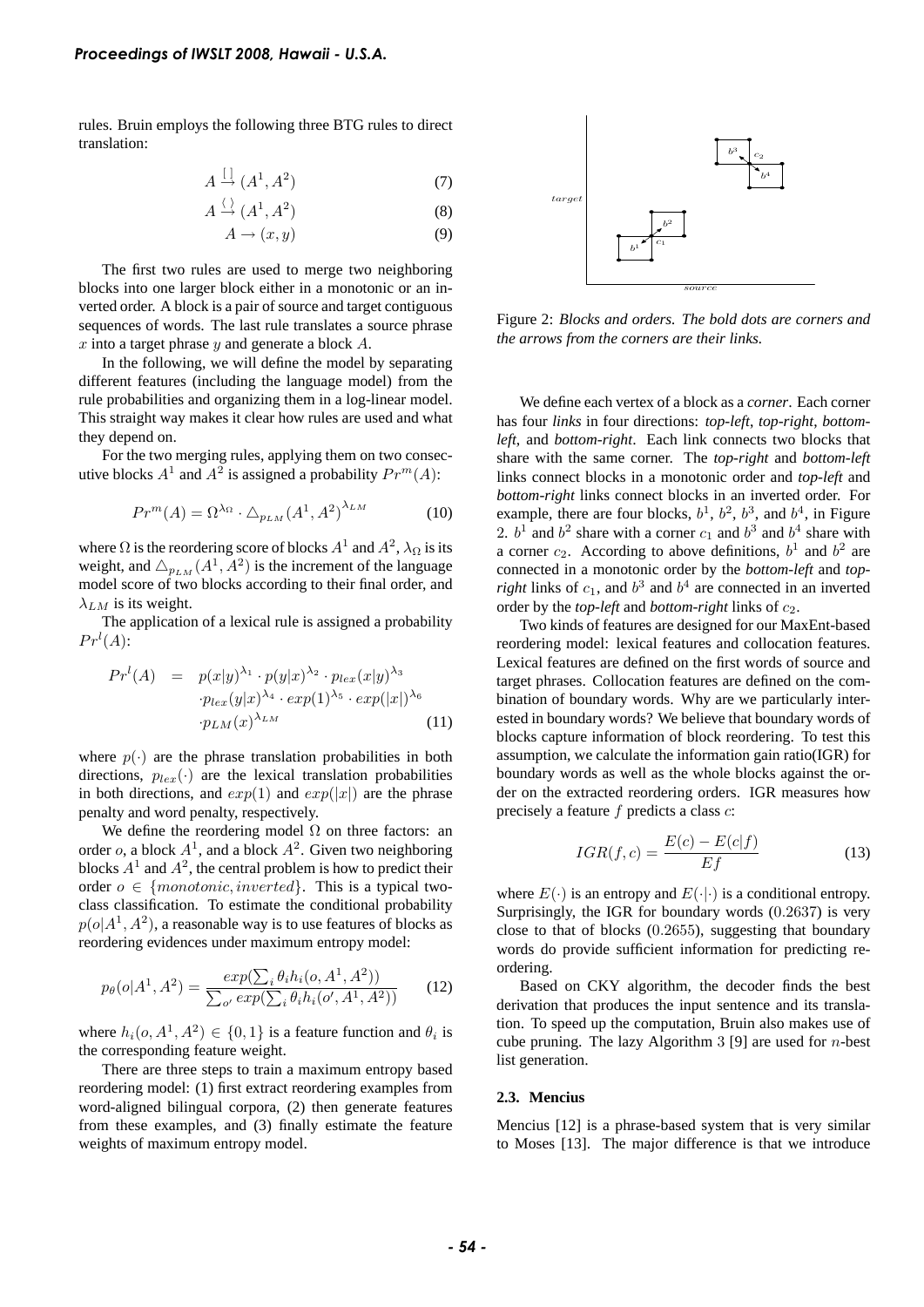similarity-based partial matching for bilingual phrases to alleviate data sparseness problem.

Given two source phrases  $\hat{f}_1^J$  and  $\hat{f'}_1^J$  $i<sub>1</sub>$ , their matching similarity is given by

$$
SIM(\hat{f}_1^J, \hat{f'}_1^J) = \frac{\sum_{j=1}^J \delta(f_j, f'_j)}{J}
$$
 (14)

where

$$
\delta(f, f') = \begin{cases} 1 & \text{if } f = f' \\ 0 & otherwise \end{cases}
$$
 (15)

Note that we only consider two source phrases that have the same length. To make partially matching more reliable, we further restrict that they share with the same parts-ofspeech sequence.

Our hope is that similar bilingual phrases can be used to create translation templates if one source phrase cannot find translations in the phrase table. For example, suppose that we cannot find translations for a source phrase "*yu zuotian dida taiguo*" in a phrase table, in which we find a similar source phrase "*yu zuowan dida bulage*" with its translation "arrived in Prague last evening". According to the alignment information, we obtain a translation template:

$$
\langle yu X_1 \, dida X_2, \, arrived \, in \, X_2 \, X_1 \rangle
$$

Then, the unmatched source substrings "*zuotian*" and "*taiguo*" can be translated into "*yesterday*" and "*Thailand*", respectively. As a result, the translation for "*yu zuotian dida taiguo*" is "*arrived in Thailand yesterday*".

Given a source sentence, the decoder firstly search for all possible translation options from the phrase table by exact matching. For source phrases which have no translations, we construct translations by similarity-based partially matching, as shown in above example. Then, the decoder works the same as Moses does.

# **2.4. Change**

Change is an implementation of the state-of-the-art hierarchical phrase-based model. Considered as an extension of standard phrase-based model, hierarchical phrase-based model allows non-contiguous parts of source sentence to be translated into possibly non-contiguous parts of target sentence. The model can be formalized as a synchronous context-free grammar, in which a rule is of the form:

$$
X \to \langle \gamma, \alpha, \sim \rangle \tag{16}
$$

where X is a non-terminal,  $\gamma$  and  $\alpha$  are strings of terminals and non-terminals, and ∼ is a one-to-one correspondence between the non-terminals of  $\gamma$  and  $\alpha$ .

Our implementation faithfully follows Chiang's work [8]. The only exception is the condition for terminating cube pruning. Chiang's implementation [8] quits upon considering the next item if its score falls outside the beam by more than  $\epsilon$ . We find that large number of items will often be enumerated under this condition in our experiments. To tackle this problem, we further limit the number of items taken from the heap.

#### **2.5. System Combination**

We combine the outputs of single SMT systems at sentence level, similarly to the work by Macherey and Och [14]. Global linear models are used as a framework for reranking a merged n-best list:

$$
\hat{y} = \underset{y \in \text{GEN}(x)}{\text{argmax}} \mathbf{f}(x, y) \cdot \mathbf{W} \tag{17}
$$

where x is a source sentence, y is a translation,  $f(x, y)$  is a feature vector, W is a weight vector, and  $GEN(x)$  is the set of possible candidate translations.

There types of features are used: (1) relative BLEU scores against 1-best translations from other candidates, (2) language model scores, and (3) length of the translation. The feature weights are tuned using minimum-error-rate training [15]. In this year's evaluation, each single SMT system generated 200-best list translations, which were merged and served as the input to the combiner. **Froceedings of IWSLT 2008, Hawaii** - **D.S.A.**<br> **Concerning the U.S. A.**<br> **Concerning the U.S. A.**<br> **Concerning the U.S. A.**<br> **Concerning the U.S. A.**<br> **Concerning the Concernity and the member of items will offer been**<br>

# **3. Experimental Results**

### **3.1. Data**

Besides the data provided by the organizer, we used the following additional data<sup>1</sup>:

- 1. Chinese LDC (CLDC-LAC-2003-004);
- 2. Chinese LDC (CLDC-LAC-2003-006);
- 3. Chinese LDC (2004-863-008);
- 4. Chinese LDC (2004-863-009);
- 5. LDC2002L27 "Chinese-English Translation Lexicon Version 3.0";
- 6. LDC2005T34 "Chinese-English Named Entity Lists Version 1.0";
- 7. "Tanaka's Corpus".

The training corpus contains about 8.1M Chinese words and 8.6M English words. The data were used by all the four single systems to train their model parameters respectively. The English sentences of training corpus were used to train a 5-gram language model using SRILM [16]. Similarly, the Chinese part was used to train a 5-gram language model for English-to-Chinese direction.

<sup>&</sup>lt;sup>1</sup>They are allowed for usage according to the "resource" page of the official IWSLT 2008 website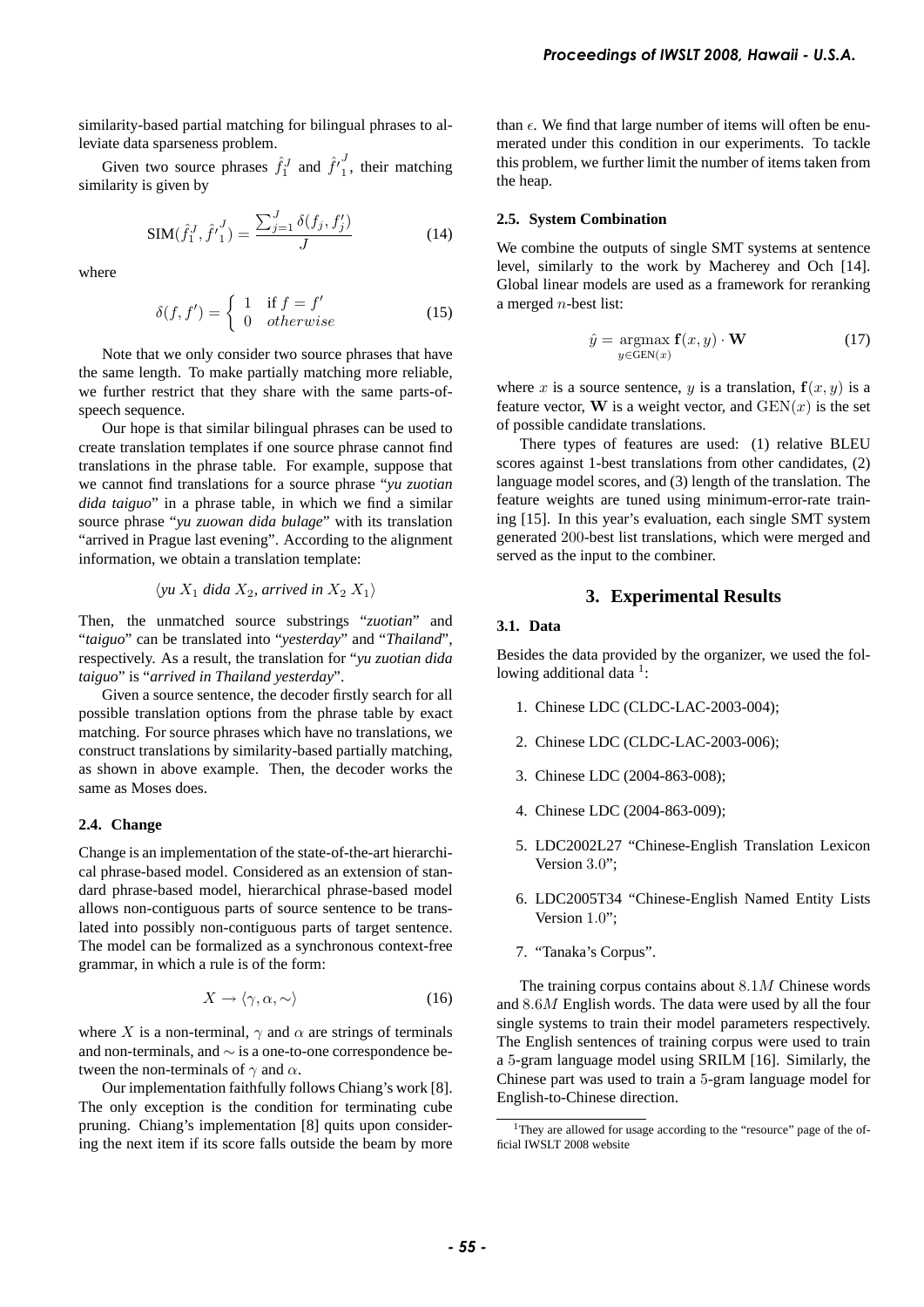| System         | <b>BTEC_CE</b> |        | <b>CT_CE</b> |        | CT_EC      |        |
|----------------|----------------|--------|--------------|--------|------------|--------|
|                | <b>CRR</b>     | ASR.1  | <b>CRR</b>   | ASR.1  | <b>CRR</b> | ASR.1  |
| <b>Silenus</b> | 0.4639         | 0.4061 | 0.4048       | 0.3541 | 0.4988     | 0.4119 |
| <b>Bruin</b>   | 0.4796         | 0.4097 | 0.4114       | 0.3280 | 0.4746     | 0.3950 |
| Mencius        | 0.4689         | 0.3960 | 0.3850       | 0.3050 | 0.4700     | 0.3864 |
| Change         | 0.4712         | 0.3946 | 0.4066       | 0.3308 | 0.4815     | 0.3961 |
| Combination    | 0.4943         | 0.4403 | 0.4370       | 0.3703 | 0.5045     | 0.4249 |

Table 3: *BLEU scores of five systems on test sets.*

Table 2: *BLEU scores of five systems on IWSLT 2007 Chinese-English development set.*

| System       | provided | $provided + additional$ |  |  |
|--------------|----------|-------------------------|--|--|
| Silenus      | 0.3413   | 0.3919                  |  |  |
| <b>Bruin</b> | 0.3572   | 0.4213                  |  |  |
| Mencius      | 0.3692   | 0.4341                  |  |  |
| Change       | 0.3792   | 0.4287                  |  |  |
| Combination  | 0.3894   | 0.4483                  |  |  |

# **3.2. Annotation**

We used the Chinese lexical analysis system ICTCLAS for splitting Chinese characters into words and the tokenizer provided by IWSLT for tokenizing English sentences. After that, we convert all alphanumeric characters to their 2-byte representation. Then, we ran GIZA++ and used the "growdiagfinal" heuristic to get many-to-many word alignments.

We observe that in a sentence some phrases are more likely to appear at the beginning, while other phrases are more likely to be located at the end. Inspired by the literature in language modeling, we mark the beginning and ending of word aligned sentences with two tags, " $\langle s \rangle$ " and " $\langle s \rangle$ ", to capture such reordering information. The sentences to be translated will also be annotated with the two tags, which will be removed after decoding.

To get packed forests for Silenus, we used the Chinese parser modified [17] by Haitao Mi and the English parser [18] modified by Liang Huang to produce entire parse forests. Then, we ran the Python scripts [19] provided by Liang Huang to output packed forests. To prune the packed forests, Huang [19] uses inside and outside probabilities to compute the distance of the best derivation that traverses a hyperedge away from the globally best derivation. A hyperedge will be pruned if the difference is greater than a threshold. Nodes with all incoming hyperedges pruned are also pruned. **Froceedings of IWSLT 2008, Hawaii - U.S.A.**<br>
Table 3: *BLEU scores of*<br> **System** Table 3: *BLEU scores of*<br> **System** 1. Table 3: *BLEU scores of*<br> **System** 6.4689 0.4691 0.<br> **Straige** 0.4712 0.3946 0.<br>
American 0.4469 0.

# **3.3. Results**

Table 2 presents the BLEU scores (case-sensitive, with punctuations) of our five systems achieved on the IWSLT 2007 Chinese-English development set. Prior to the evaluation, we used the development sets from 2003 to 2006 as development sets to tune model scaling factors and used 2007 development set as test set. "provided" denotes the training data provided by the organizer that consist of about  $30K$  pairs of sentences. "provided+additional" denotes all the training data we have, as listed at the beginning of Section 3.1. We observe that using more data results in substantial improvements of about 5 BLEU points.

Table 3 gives the BLEU scores (case-sensitive, with punctuations) of our five systems achieved on the test sets. "BTEC CE" denotes Chinese-English direction of BTEC task, "CT CE" denotes Chinese-English direction of challenge task, and "CT EC" denotes English-Chinese direction of challenge task. "CRR" denotes correct recognition results and "ASR.1" denotes using 1-best ASR output.

Our sentence-level system combiner outperformed single systems consistently on all tasks. While system combination benefited Chinese-English direction significantly, the improvements on English-Chinese direction were relatively small. One possible reason might be that fewer development sets are available for English-Chinese direction for system combiner to optimize the parameters automatically.

For single SMT systems, Bruin got better results than the others on Chinese-English direction. Interestingly, Silenus surpassed other systems significantly on English-Chinese direction. There are two findings worth noting:

- 1. Silenus uses packed forests instead of 1-best parses, minimizing the negative effect of parsing errors. As the amount and domain of data used for training parsers are comparatively limited, parsers will inevitably output ill-formed trees when handle realworld text. Guided by such noisy syntactic information, syntax-based models that rely on only 1 best parses are prone to produce degenerate translations. The results suggest that packed forests do help syntax-based systems to achieve comparable performance with phrase-based systems on tourism-related sentences.
- 2. Parsing accuracy has a substantial effect on syntaxbased models. Silenus obtained better results on English-Chinese direction than Chinese-English direction. We believe the major reason is that parsing on English is more accurate than Chinese.